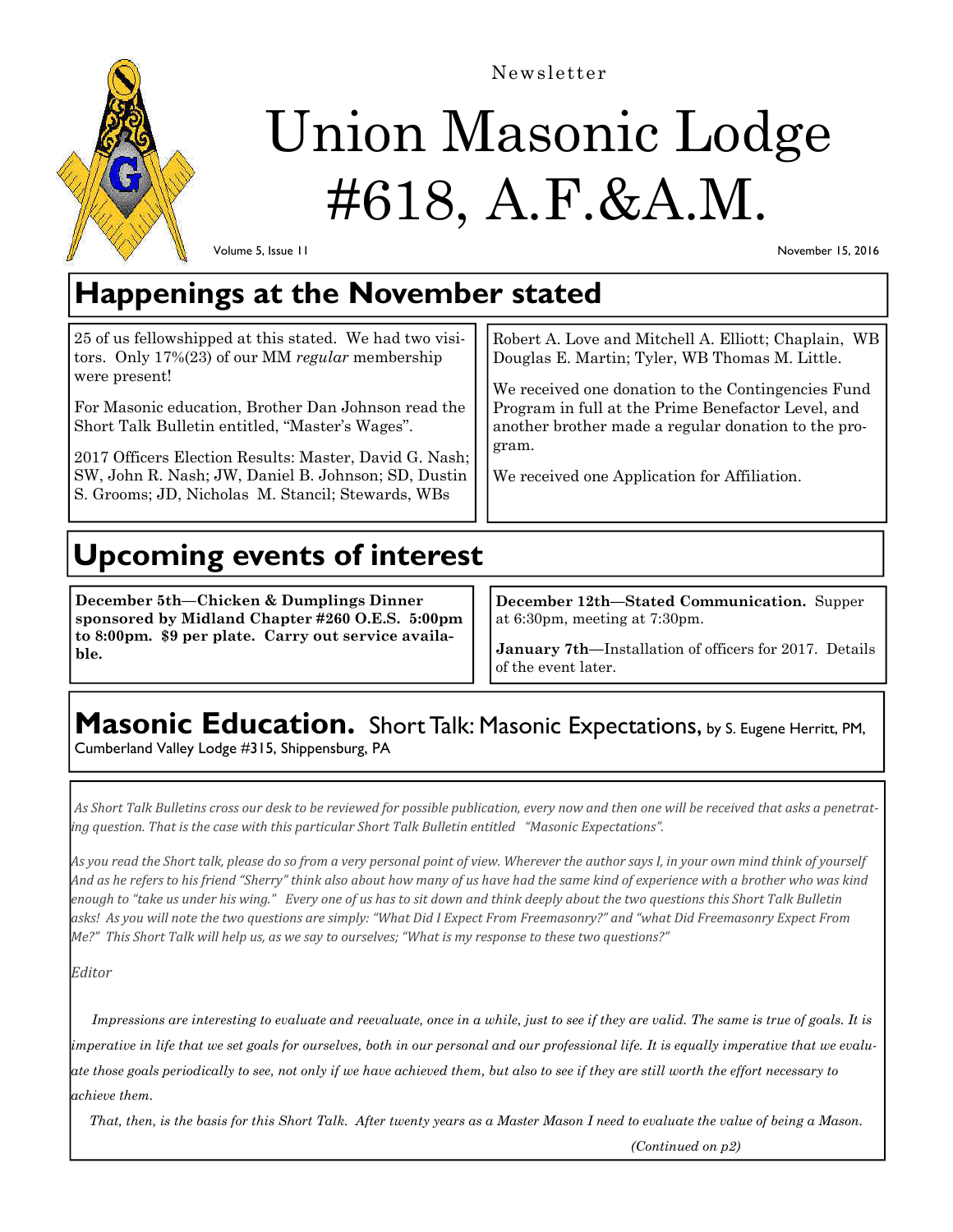## **November Birthdays (by age) AGE / BIRTH DATE REPORT (sorted by age on birth date)**  66 11/21/1950 VINCENT J. D'AN-DREA 64 11/06/1952 RONNIE J. MORGAN 62 11/05/1954 DENNIS R. KIKER 60 11/27/1956 DAVID E. FLOYD 23 11/16/1993 JOHN R. NASH **December Birthdays (by age)**

| <b>AGE / BIRTH DATE REPORT</b><br>(sorted by age on birth date) | 78 12/04/1937 BROOKS R. MULLIS   | 62 12/01/1953 WILLIAM A. BROOKS JR |
|-----------------------------------------------------------------|----------------------------------|------------------------------------|
|                                                                 | 73 12/06/1942 WILLIAM B. RITCHIE | 58 12/27/1957 MARK B. DOUGLAS      |
| 88 12/05/1927 ELLIS P. AUSTIN                                   | 70 12/17/1945 HERIOT L. MULLIS   | 43 12/26/1972 BRIAN A. BECK        |
| l 82 12/15/1933 CLADWELL P. HATLEY                              | 69 12/01/1946 CHARLES C. LUDWIG  | 41 12/14/1974 DAVID A. BULLOCK     |
| l 82 12/31/1933 ATLAS J. RUSHING-                               | 67 12/03/1948 RICHARD D. SIMPSON | 23 12/28/1992 JOSHUA A. PEACOCK    |
| 179 12/03/1936 BILLY M. SLOOP                                   | 65 12/03/1950 DARRELL E. CLINE   | 22 12/28/1993 AUSTIN J. KIKER      |
|                                                                 |                                  |                                    |

*(Continued from p1)* 

*Has Masonry met the expectations that I had for it when I was raised twenty years ago? Equally important in that evaluation is whether I have met the expectations that Masonry had of me twenty years ago. So, I tried to evaluate two things. Does Freemasonry measure up and do I measure up to Freemasonry?* 

 *My first experience with Masonry was when I was about nineteen years old. I became associated with an older gentleman who spoke to me about Masonry and piqued my interest in our fraternity. His name was Sherwood Griffith. We called him Sherry. He was a welder by trade and a Masonic advocate by belief. I only sat in Lodge with him one time, but his influence on my Masonic life has been profound.* 

 *Sherry wasn't family but he was close enough to be and I only saw him at family functions. He traveled a great deal in his work and aside from his own family his conversation centered around his travels, both professional travels and Masonic Travels.* 

 *His love of this fraternity was immense and he instilled in me an interest in Masonry. He talked about the history of our organization, its role as an influential guidance to our historical leaders and its place in the spiritual development of all men who chose to be influenced in that positive manner.* 

 *In regards to his attendance at Masonic meetings he spoke with open pleasure at being able to spend a wholesome night out with the boys. "Fellowship with men." he called it and his open and profound love of Masonry made me want to be a part of it.* 

 *In reflecting on what my expectations were of Masonry twenty years ago I thought about Sherry. He gave me the basic drive to want to be a Mason.* 

 *And just what did I expect? Very plainly, I expected only four things of this fraternity.* 

 *I expected to enjoy wholesome fellowship with men.* 

 *I expected an historical education not readily available in the schools.* 

 *I expected social opportunity by association with the type of men I anticipated to be members of the Lodge.* 

 *And somewhat ashamedly, I expected professional opportunity. Sherry had told me how doors seemed to open up for him, in his profession, after he became a Mason, and quite frankly, I expected the same.* 

 *I don't really know what Masonry expected of me, but I found out very fast as I received my degrees. Masonry expected me to be a (Continued on p3)*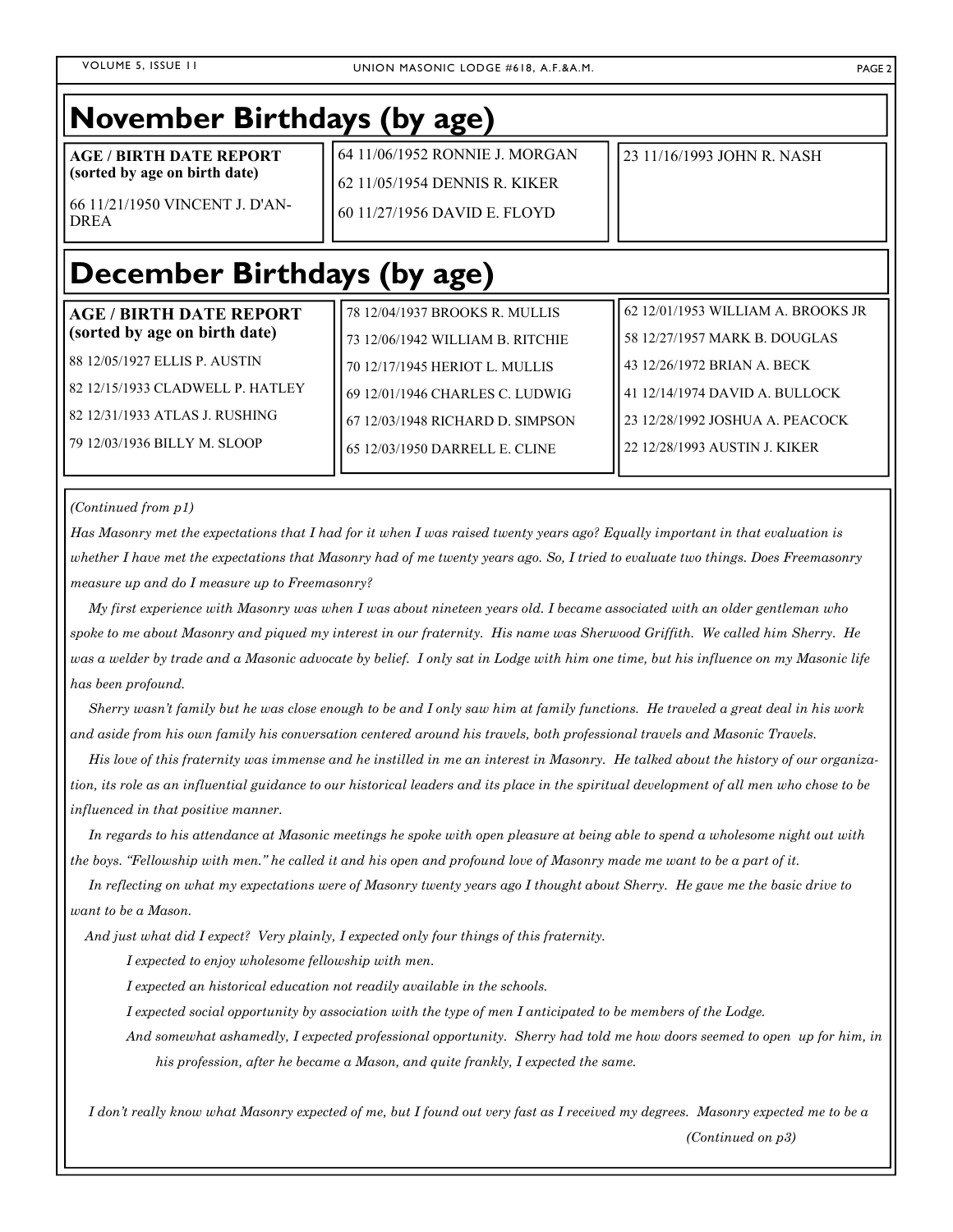#### *(Continued from p2)*

*man of sound character and that I would improve if I took its lessons to heart and lived my life accordingly.* 

 *Looking back over twenty years and evaluating the expectations I had, it is appropriate for me to determine whether or not Masonry has met my expectations. And in all honesty it has not! Masonry has so far exceeded those expectations that I would be doing our Fraternity a disservice to imply that it only met my expectations.* 

 *In fact I am embarrassed to admit that I expected so little of being a Mason, I did not do our fraternity justice! Let me explain my feelings here. You see, I was impressed immediately with the historical nature of our fraternity and the unique perspective that Masonry brings to the history and development of man. I wanted to know more. That need to know was reinforced by the fact that the men giving me my degree knew it. They had memorized it and rehearsed it and wanted to make an impression on me about the importance of what they were saying. They did make an impression. I wanted to be able to give a degree with the same skill and elocution that they did. From the time I heard those degrees I wanted to go through the chairs. I wanted to speak to this body with the same confidence and skill that they did.* 

 *It was at that point that I began to see the relationship between my Masonic expectations and Masonic reality.* 

 *The reality is that you can learn a lot of history by being a Mason but you have to attend meetings and do some studying and talk to some Masonic historians. It's like anything else in life. You get out of it what you put in. My job doesn't allow me to put as much time in as I would like, but when the effort is there the rewards are beyond all expectations!* 

 *Reality is that a Lodge meeting is definitely fellowship with men, but the key is what my friend Sherry told me to expect wholesome fellowship with men. A night away from your family perhaps, but in pursuit of something worthwhile and something your family can be proud of you for pursuing.* 

 *There is value in a wholesome evening with men who share your desire to see good in the world. These evenings in their company give me hope that the world is not as bleak as the news reports tell us. I find refuge in our belief in God and in good. Masonry did that for me and it can do the same for any man.* 

 *I expected social opportunity, and the reality is that I did experience an opportunity to expand my social contacts. But I have experienced more than that. I have made some very good friends.* 

 *More importantly, I have seen what "good" friends are willing to do for one another. I am reminded that social contacts are meaningless. They don't turn into friendships because of your Masonic affiliation. That happens only if you truly share a belief in the lessons of this fraternity. Masonry, and watching good Masons help one another, has shown me the value of human companionship. Masonry did that for me and it can do the same for any man.* 

 *Probably the greatest conflict between my Masonic expectations and Masonic reality occurred with my expectation of professional opportunity. I believe a lot of non-Masons have that expectation. The reality is that a man progresses in life based on his adherence to a strong work ethic and his talent to do his job well to the benefit of his employer. That holds true if you work for yourself, another human being, the government, or serve in the private sector. It is possible for a man to be considered for advancement because another man knows him to be a Mason. But if his work doesn't measure up, or if he proves to be less a Mason than first believed, his advancement will not last. Good Masons won't let incompetent men advance at the expense of their own reputations or that of their fraternity.* 

 *This fraternity does not teach favoritism, and we should not condone it. Masonry doesn't promise advancement. It offers opportunity for improvement, but the burden to improve is on each of us. Masonry taught me that and it can do the same for any man.* 

 *There is perhaps another reality about our fraternity that comes to mind. Masonry is not perfection and being a Mason does not make any man perfect. We have made some mistakes in who we have let into our fraternity and in some who we have kept out. We have all met Masons whose behavior was a source of embarrassment to us. We were not embarrassed by our fraternity but rather by our association with that individual. The point is, however, we judge people like that, not on their station in life, not on their* 

 *(Continued on p4)*